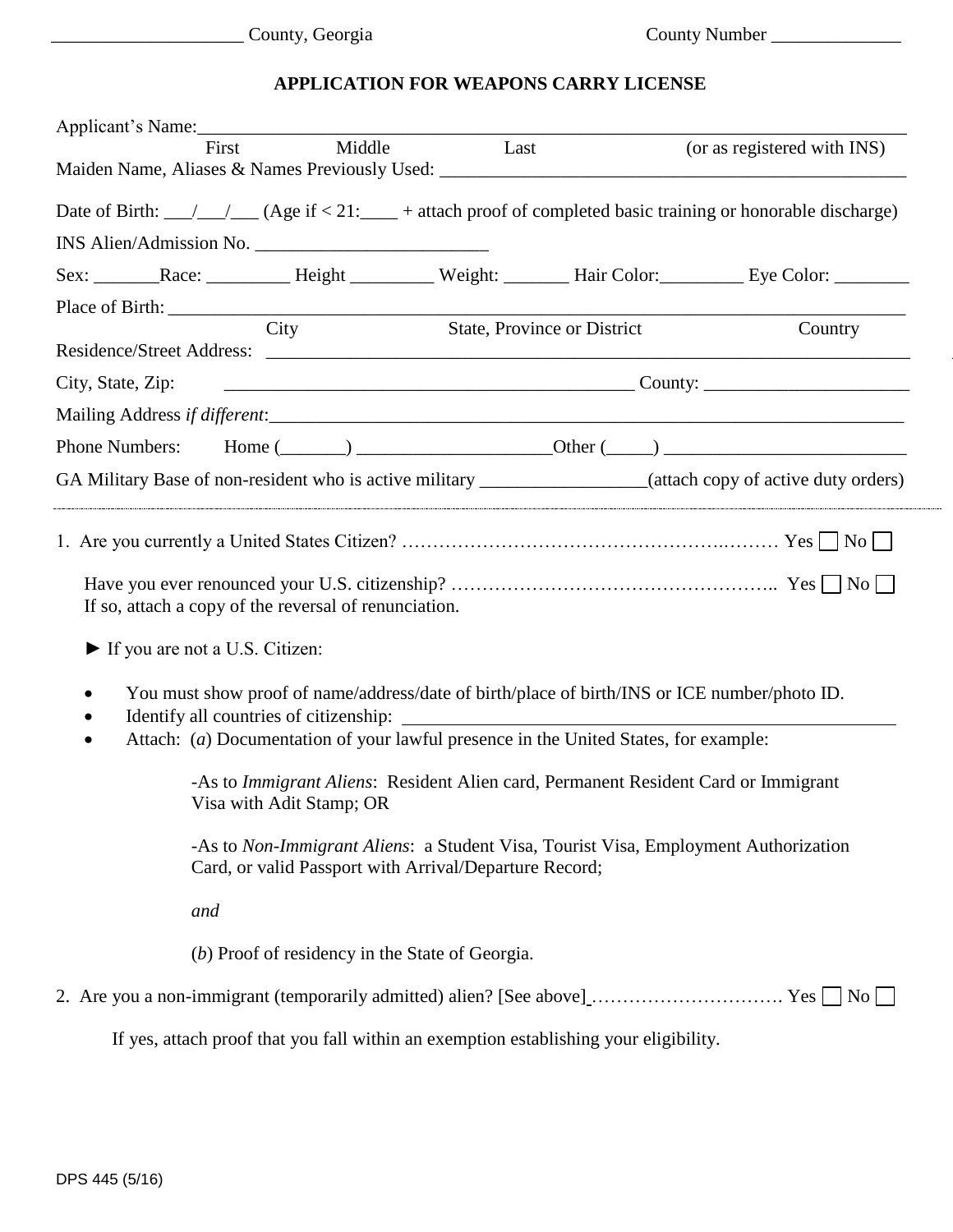| 3. Have you been convicted of or pled guilty to any offense or court-martial charge involving the<br>unlawful possession or use of a controlled substance or dangerous drug within the past five<br>years or served any portion of incarceration or probation for use or possession of a                                                                                                                                                                                                                                                                                                                                                                               |                        |
|------------------------------------------------------------------------------------------------------------------------------------------------------------------------------------------------------------------------------------------------------------------------------------------------------------------------------------------------------------------------------------------------------------------------------------------------------------------------------------------------------------------------------------------------------------------------------------------------------------------------------------------------------------------------|------------------------|
|                                                                                                                                                                                                                                                                                                                                                                                                                                                                                                                                                                                                                                                                        | $\overline{\text{No}}$ |
| If yes and the foregoing conviction was for a misdemeanor drug offense, have you also within the past<br>five years been convicted of, or served any portion of incarceration or probation in that time for a second<br>misdemeanor drug offense involving use or possession of a controlled substance, unlawful manufacture<br>or distribution of a controlled substance or dangerous drug, or of unlawful possession or shipping of a                                                                                                                                                                                                                                |                        |
| If pardoned and firearms rights restored, attach copy of pardon.                                                                                                                                                                                                                                                                                                                                                                                                                                                                                                                                                                                                       |                        |
| 4. Have you ever been convicted of, or pled guilty to, any misdemeanor crime involving the use or<br>attempted use of physical force or threatened use of a deadly weapon towards $(a)$ anyone as to whom at<br>the time of the offense you were a current or former spouse, parent or guardian or similarly situated to a<br>spouse, parent or guardian, (b) a person with whom you had a child in common, or (c) a person you lived<br>with or had lived with as a spouse, parent or guardian or similarly situated to a spouse, parent or guardian,<br>including but not limited to a girlfriend, boyfriend, step-child, foster child or ward? Yes $\Box$ No $\Box$ |                        |
| If pardoned and firearms rights restored, attach copy of pardon.                                                                                                                                                                                                                                                                                                                                                                                                                                                                                                                                                                                                       |                        |
| 5. Have you ever been convicted of or pled guilty to any felony offense or any offense punishable<br>by a term of imprisonment over one year, including a conviction by a court-martial under the                                                                                                                                                                                                                                                                                                                                                                                                                                                                      | $\overline{N_{O}}$     |
| If pardoned and firearms rights restored, attach copy of pardon.                                                                                                                                                                                                                                                                                                                                                                                                                                                                                                                                                                                                       |                        |
| 6. Have you ever been convicted of or pled guilty to any offense arising out of the unlawful                                                                                                                                                                                                                                                                                                                                                                                                                                                                                                                                                                           |                        |
| If pardoned and firearms rights restored, attach copy of pardon.                                                                                                                                                                                                                                                                                                                                                                                                                                                                                                                                                                                                       |                        |
| 7. Have you ever been convicted of or pled guilty to carrying a weapon without a weapons                                                                                                                                                                                                                                                                                                                                                                                                                                                                                                                                                                               |                        |
| If so, have you served any portion of incarceration or probation for such firearms offense<br>in the past five years or had any other conviction or guilty plea within the past five years? Yes $\Box$ No $\Box$                                                                                                                                                                                                                                                                                                                                                                                                                                                       |                        |
| Attach proof of the date your term of incarceration or probation ended, whichever is later (if any).                                                                                                                                                                                                                                                                                                                                                                                                                                                                                                                                                                   |                        |
| 8. Are you under current indictment or information (formal charges) for a crime punishable by                                                                                                                                                                                                                                                                                                                                                                                                                                                                                                                                                                          |                        |
| 9. Have you left any state or any foreign jurisdiction to avoid criminal prosecution, to avoid<br>testifying in any criminal proceeding, or knowing that charges are pending against you?Yes $\Box$ No $\Box$                                                                                                                                                                                                                                                                                                                                                                                                                                                          |                        |
| 10. Have you tested positive for drugs in the past year, admitted to having used drugs within the past<br>year, or been arrested more than once in the last five years with the last arrest having been in the<br>past year for any offense arising out of the unlawful possession, manufacturing, distribution or use                                                                                                                                                                                                                                                                                                                                                 | $\overline{N_{O}}$     |